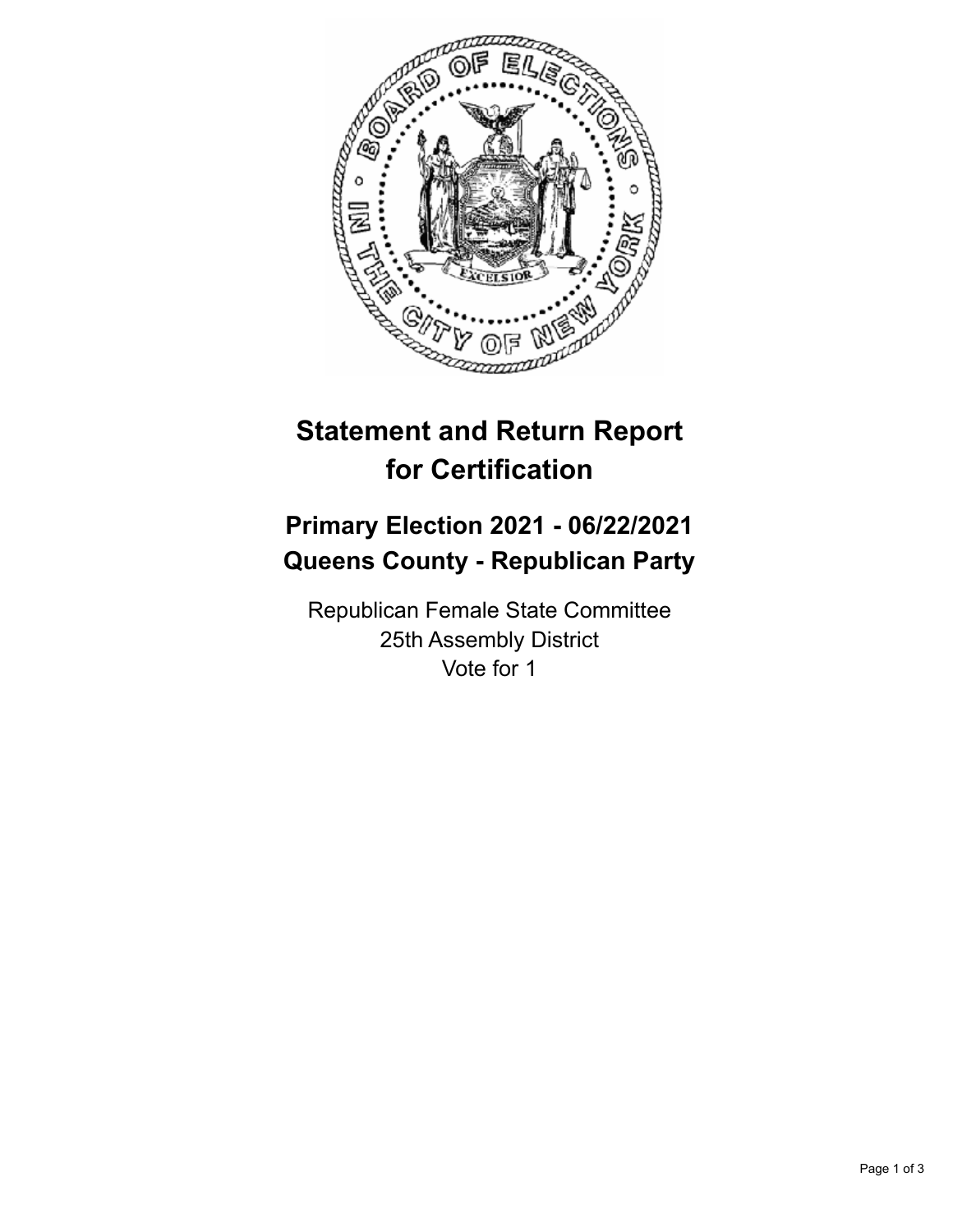

## **Assembly District 25**

| <b>PUBLIC COUNTER</b>                                    | 1,020 |
|----------------------------------------------------------|-------|
| <b>MANUALLY COUNTED EMERGENCY</b>                        | 0     |
| ABSENTEE / MILITARY                                      | 97    |
| <b>AFFIDAVIT</b>                                         | 5     |
| <b>Total Ballots</b>                                     | 1,122 |
| Less - Inapplicable Federal/Special Presidential Ballots | 0     |
| <b>Total Applicable Ballots</b>                          | 1,122 |
| <b>MEILIN TAN</b>                                        | 382   |
| <b>SUSAN B. ERLEBACHER</b>                               | 408   |
| ALEXANDER ABRAHAM DUA (WRITE-IN)                         |       |
| ANNA NEKTALOV (WRITE-IN)                                 | 1     |
| KATHRYN A. GARCIA (WRITE-IN)                             | 1     |
| PENELOPE GEORGE (WRITE-IN)                               | 1     |
| UNATTRIBUTABLE WRITE-IN (WRITE-IN)                       | 4     |
| <b>Total Votes</b>                                       | 798   |
| Unrecorded                                               | 324   |